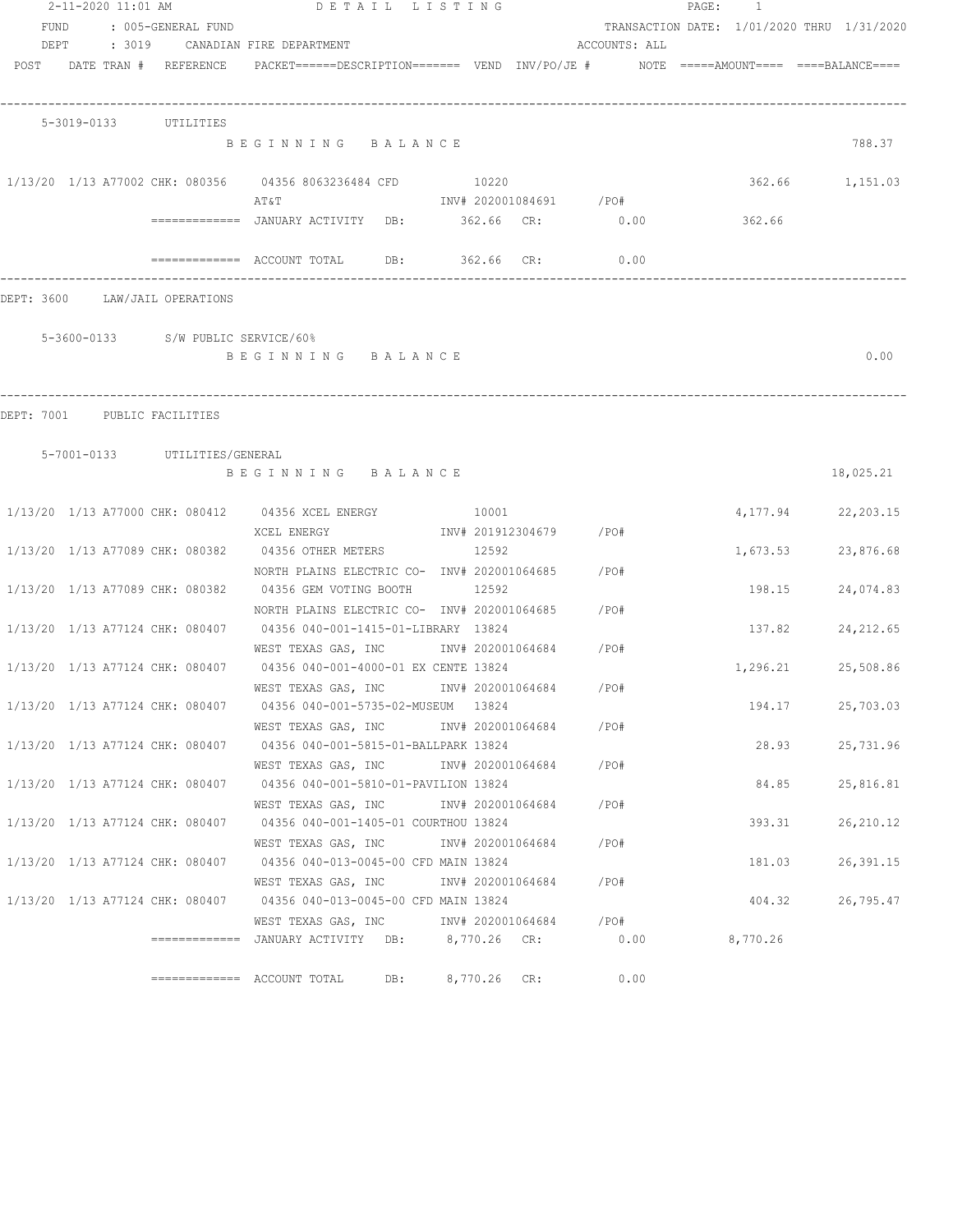| 2-11-2020 11:01 AM                          | DETAIL LISTING                                                                                                  |                        |                                            | 2<br>$\texttt{PAGE:}$ |                 |
|---------------------------------------------|-----------------------------------------------------------------------------------------------------------------|------------------------|--------------------------------------------|-----------------------|-----------------|
| FUND : 005-GENERAL FUND                     |                                                                                                                 |                        | TRANSACTION DATE: 1/01/2020 THRU 1/31/2020 |                       |                 |
| DEPT : 7016 CEMETERY                        |                                                                                                                 |                        | ACCOUNTS: ALL                              |                       |                 |
|                                             | POST DATE TRAN # REFERENCE PACKET======DESCRIPTION======= VEND INV/PO/JE # NOTE =====AMOUNT==== ====BALANCE==== |                        |                                            |                       |                 |
|                                             |                                                                                                                 |                        |                                            |                       |                 |
| 5-7016-0133 UTILITIES                       |                                                                                                                 |                        |                                            |                       |                 |
|                                             | BEGINNING BALANCE                                                                                               |                        |                                            |                       | 0.00            |
|                                             |                                                                                                                 |                        |                                            |                       |                 |
| *_*_*_*_*_*_*_*_*_*_*_*_*_*_                | 000 ERRORS IN THIS REPORT! $*-*-*-*-*-*-*-*-*-*-*-*-*-*-**$                                                     |                        |                                            |                       |                 |
|                                             |                                                                                                                 |                        |                                            |                       |                 |
|                                             | ** REPORT TOTALS ** --- DEBITS --- -- -- CREDITS ---                                                            |                        |                                            |                       |                 |
|                                             | BEGINNING BALANCES:                                                                                             | 18,813.58              | 0.00                                       |                       |                 |
|                                             | REPORTED ACTIVITY:                                                                                              | 9,132.92               | 0.00                                       |                       |                 |
|                                             | ENDING BALANCES:                                                                                                | 27,946.50              | 0.00                                       |                       |                 |
|                                             | TOTAL FUND ENDING BALANCE:                                                                                      | 27,946.50              |                                            |                       |                 |
| FUND: 010-AIRPORT                           |                                                                                                                 |                        |                                            |                       |                 |
|                                             |                                                                                                                 |                        |                                            |                       |                 |
| DEPT: 7010 AIRPORT                          |                                                                                                                 |                        |                                            |                       |                 |
| 5-7010-0133 UTILITIES                       |                                                                                                                 |                        |                                            |                       |                 |
|                                             | BEGINNING BALANCE                                                                                               |                        |                                            |                       | 1,906.72        |
|                                             |                                                                                                                 |                        |                                            |                       |                 |
|                                             | 1/13/20 1/13 A76990 CHK: 001621 04357 AIRPORT PHONE 10220                                                       |                        |                                            |                       | 197.25 2,103.97 |
|                                             | AT&T                                                                                                            | INV# 202001084692 /PO# |                                            |                       |                 |
|                                             | 1/13/20 1/13 A76995 CHK: 001625 04357 NORTH PLAINS ELECTRIC CO 12592                                            |                        |                                            | 697.08                | 2,801.05        |
|                                             | NORTH PLAINS ELECTRIC CO- INV# 202001064686 / PO#                                                               |                        |                                            |                       |                 |
|                                             | ============= JANUARY ACTIVITY DB: 894.33 CR:                                                                   |                        | 0.00                                       | 894.33                |                 |
|                                             | $\overline{\phantom{X}}$ ============ ACCOUNT TOTAL DB: 894.33 CR:                                              |                        | 0.00                                       |                       |                 |
|                                             |                                                                                                                 |                        |                                            |                       |                 |
| *_*_*_*_*_*_*_*_*_*_*_*_*_*_*_              | 000 ERRORS IN THIS REPORT! *-*-*-*-*-*-*-*-*-*-*-*-*-*-                                                         |                        |                                            |                       |                 |
|                                             | ** REPORT TOTALS ** --- DEBITS --- -- -- CREDITS ---                                                            |                        |                                            |                       |                 |
|                                             | BEGINNING BALANCES:                                                                                             | 1,906.72               | 0.00                                       |                       |                 |
|                                             | REPORTED ACTIVITY:                                                                                              | 894.33                 | 0.00                                       |                       |                 |
|                                             | ENDING BALANCES:                                                                                                | 2,801.05               | 0.00                                       |                       |                 |
|                                             | TOTAL FUND ENDING BALANCE:                                                                                      | 2,801.05               |                                            |                       |                 |
|                                             |                                                                                                                 |                        |                                            |                       |                 |
| FUND: 011-ROAD & BRIDGE PCT 1               |                                                                                                                 |                        |                                            |                       |                 |
| DEPT: 4011 ROAD & BRIDGE 1                  |                                                                                                                 |                        |                                            |                       |                 |
|                                             |                                                                                                                 |                        |                                            |                       |                 |
| 5-4011-0133 UTILITIES/PCT 1                 |                                                                                                                 |                        |                                            |                       |                 |
|                                             | BEGINNING BALANCE                                                                                               |                        |                                            |                       | 538.66          |
| 1/13/20 1/13 A77089 CHK: 080382 04356 PCT 1 |                                                                                                                 | 12592                  |                                            | 132.61                | 671.27          |
|                                             | NORTH PLAINS ELECTRIC CO- INV# 202001064685 / PO#                                                               |                        |                                            |                       |                 |
|                                             | 1/13/20 1/13 A77124 CHK: 080407 04356 040-001-3995-01-PCT 1 BA 13824                                            |                        |                                            | 184.43                | 855.70          |
|                                             | WEST TEXAS GAS, INC 		 INV# 202001064684 / PO#                                                                  |                        |                                            |                       |                 |
|                                             | $\texttt{-----} \texttt{-----}$ JANUARY ACTIVITY DB: 317.04 CR:                                                 |                        | 0.00                                       | 317.04                |                 |
|                                             |                                                                                                                 |                        |                                            |                       |                 |
|                                             | $\texttt{-----}$ ============= ACCOUNT TOTAL DB: 317.04 CR:                                                     |                        | 0.00                                       |                       |                 |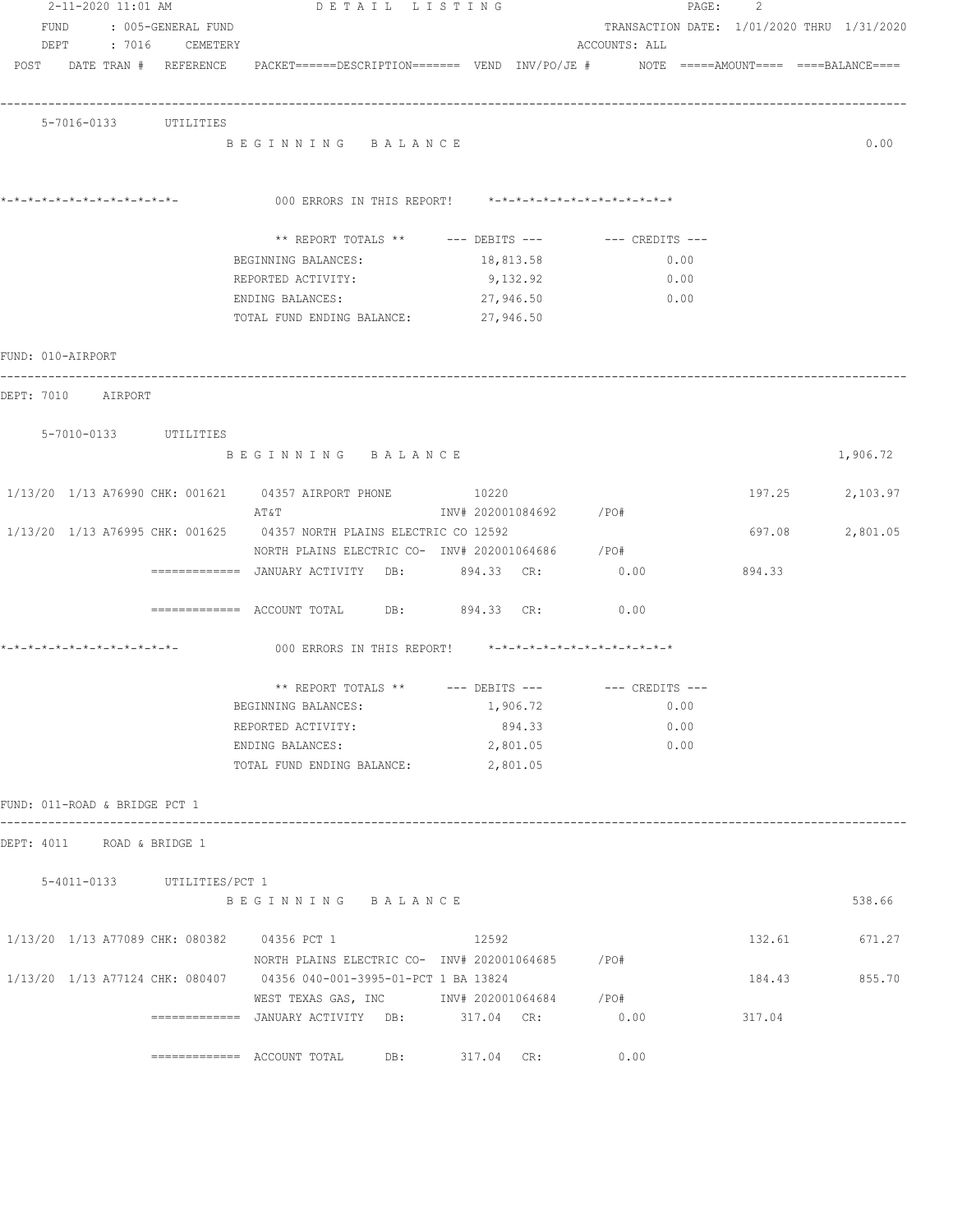|                                             | 2-11-2020 11:01 AM DETAIL LISTING                                                                               |            |                                            | PAGE: 3 |                 |
|---------------------------------------------|-----------------------------------------------------------------------------------------------------------------|------------|--------------------------------------------|---------|-----------------|
| FUND : 011-ROAD & BRIDGE PCT 1              |                                                                                                                 |            | TRANSACTION DATE: 1/01/2020 THRU 1/31/2020 |         |                 |
| DEPT : 4011 ROAD & BRIDGE 1                 |                                                                                                                 |            | ACCOUNTS: ALL                              |         |                 |
|                                             | POST DATE TRAN # REFERENCE PACKET======DESCRIPTION======= VEND INV/PO/JE # NOTE =====AMOUNT==== ====BALANCE==== |            |                                            |         |                 |
|                                             |                                                                                                                 |            |                                            |         |                 |
|                                             | 000 ERRORS IN THIS REPORT! *-*-*-*-*-*-*-*-*-*-*-*-*-*-                                                         |            |                                            |         |                 |
|                                             | ** REPORT TOTALS ** --- DEBITS --- -- -- CREDITS ---                                                            |            |                                            |         |                 |
|                                             | BEGINNING BALANCES:                                                                                             | 538.66     | 0.00                                       |         |                 |
|                                             | REPORTED ACTIVITY:                                                                                              | 317.04     | 0.00                                       |         |                 |
|                                             | ENDING BALANCES:                                                                                                | 855.70     | 0.00                                       |         |                 |
|                                             | TOTAL FUND ENDING BALANCE: 855.70                                                                               |            |                                            |         |                 |
| FUND: 012-ROAD & BRIDGE PCT 2               |                                                                                                                 |            |                                            |         |                 |
| DEPT: 4012 ROAD & BRIDGE 2                  |                                                                                                                 |            |                                            |         |                 |
|                                             |                                                                                                                 |            |                                            |         |                 |
| 5-4012-0133 UTILITIES/PCT 2                 | BEGINNING BALANCE                                                                                               |            |                                            |         | 728.79          |
|                                             |                                                                                                                 |            |                                            |         |                 |
|                                             |                                                                                                                 |            |                                            |         | 272.00 1,000.79 |
|                                             | CANADIAN OIL & GAS CO., L INV# 34246                                                                            |            | $/$ PO#                                    |         |                 |
| 1/13/20 1/13 A77089 CHK: 080382 04356 PCT 2 |                                                                                                                 | 12592      |                                            |         | 182.77 1,183.56 |
|                                             | NORTH PLAINS ELECTRIC CO- INV# 202001064685 / PO#                                                               |            |                                            |         |                 |
|                                             | =============   JANUARY  ACTIVITY     DB:             454.77    CR:                  0.00                       |            |                                            | 454.77  |                 |
|                                             | ------------- ACCOUNT TOTAL DB: 454.77 CR: 0.00                                                                 |            |                                            |         |                 |
| *_*_*_*_*_*_*_*_*_*_*_*_*_*_*_              | 000 ERRORS IN THIS REPORT! *-*-*-*-*-*-*-*-*-*-*-*-*-*-                                                         |            |                                            |         |                 |
|                                             | ** REPORT TOTALS ** --- DEBITS --- -- CREDITS ---                                                               |            |                                            |         |                 |
|                                             | BEGINNING BALANCES:                                                                                             | 728.79     | 0.00                                       |         |                 |
|                                             | REPORTED ACTIVITY:                                                                                              | 454.77     | 0.00                                       |         |                 |
|                                             | ENDING BALANCES:                                                                                                | 1,183.56   | 0.00                                       |         |                 |
|                                             | TOTAL FUND ENDING BALANCE:                                                                                      | 1,183.56   |                                            |         |                 |
| FUND: 013-ROAD & BRIDGE PCT 3               |                                                                                                                 |            |                                            |         |                 |
| DEPT: 4013 ROAD & BRIDGE 3                  |                                                                                                                 |            |                                            |         |                 |
|                                             |                                                                                                                 |            |                                            |         |                 |
| 5-4013-0133 UTILITIES/PCT 3                 |                                                                                                                 |            |                                            |         |                 |
|                                             | BEGINNING BALANCE                                                                                               |            |                                            |         | 447.98          |
| 1/13/20 1/13 A77089 CHK: 080382 04356 PCT 3 |                                                                                                                 | 12592      |                                            | 235.72  | 683.70          |
|                                             | NORTH PLAINS ELECTRIC CO- INV# 202001064685 / PO#                                                               |            |                                            |         |                 |
|                                             | ============ JANUARY ACTIVITY DB:                                                                               | 235.72 CR: | 0.00                                       | 235.72  |                 |
|                                             |                                                                                                                 | 235.72 CR: | 0.00                                       |         |                 |
|                                             |                                                                                                                 |            |                                            |         |                 |